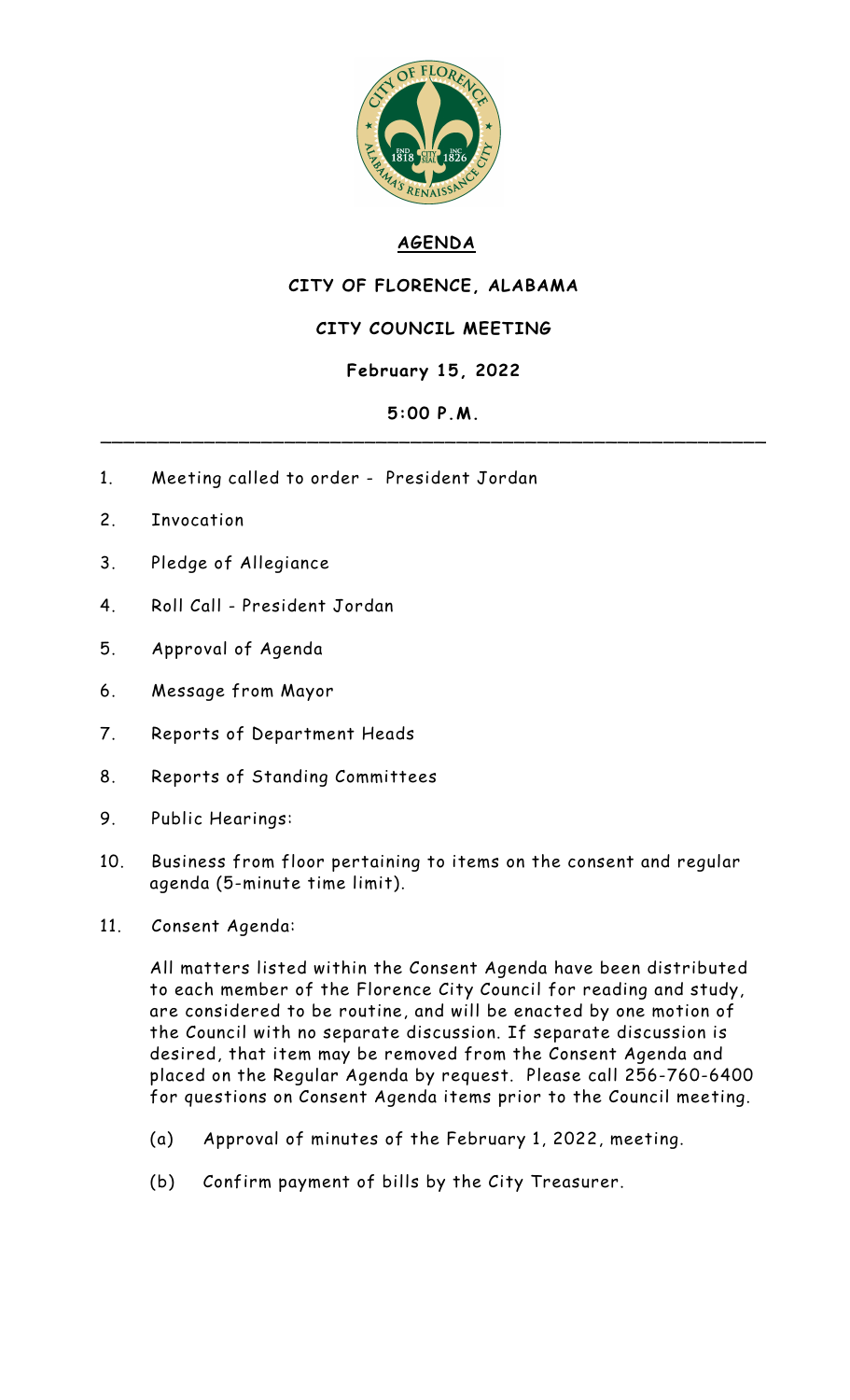- (c) Resolution to approve payment of Invoice #1907 from Bubba's Marine [Construction,](http://www.shoalsweb.com/agenda/02152211c.pdf) LLC, for barge and crane services to transport Florence Electricity equipment to and from Patton Island, in the amount of \$31,109.46, to be paid from budgeted funds, Account #923.00 Outside Services Employed, sponsored by Mary McDuffa.
- (d) Resolution to approve a contract with Bubba's Marine [Construction,](http://www.shoalsweb.com/agenda/02152211d.pdf) LLC, for barge and crane services to transport Florence Electricity equipment to and from Patton Island, to be paid from budgeted funds, Account #923.00 Outside Services Employed, sponsored by Mary McDuffa.
- (e) Resolution to approve a contract with United Rentals, Inc., to provide labor, equipment, materials and incidentals necessary to set up an emergency pump and hoses for each of the eleven sewer lift stations for the [Water/Wastewater](http://www.shoalsweb.com/agenda/02152211e.pdf) Department, to be paid from budgeted funds, Account #652.00 Equipment Maintenance, sponsored by Mike Doyle.
- (f) Resolution to approve a contract with Mid America Roofing, Inc., to provide labor, equipment, materials and incidentals necessary for the installation of a new PVC [Thermoplastic](http://www.shoalsweb.com/agenda/02152211f.pdf) Membrane Roof on the Recycle Center, in the amount of \$129,552.00, to be paid from budgeted funds, Account #1053- 43125, sponsored by David Koonce
- (g) Resolution to approve a contract with Thompson Tractor Company, Inc., to provide labor, equipment, materials and incidentals necessary to do service work on heavy equipment for the Street Department, to be paid from budgeted funds, Account [#261-43120,](http://www.shoalsweb.com/agenda/02152211g.pdf) sponsored by David Koonce.
- (h) Resolution to approve a contract with Thompson Tractor Company, Inc., to provide labor, equipment, materials and incidentals necessary to do service work on heavy equipment for the Solid Waste Department, to be paid from budgeted funds, Account [#261-43200](http://www.shoalsweb.com/agenda/02152211h.pdf) or 43125, sponsored by David Koonce.
- (i) Resolution to approve payment of Invoice #5374417 from McNeilus Truck & [Manufacturing](http://www.shoalsweb.com/agenda/02152211i.pdf) Company, to diagnose and make repairs to a front load commercial garbage truck, in the amount of \$1,296.00, to be expensed to Account #261-43200, sponsored by David Koonce.
- (j) Resolution to approve a Special Work Authorization Agreement (SWA) with the Alabama Department of [Transportation](http://www.shoalsweb.com/agenda/02152211j.pdf) to provide a snooper or reachall truck and operators to facilitate inspection of City owned bridges, in the estimated amount of \$2,714.26, to be paid from budgeted funds, Account #398- 43110 Special Projects, sponsored by Bill Batson.
- (k) Resolution to approve a contract with Civil Group, LLC, to provide professional services necessary to furnish the design, construction plans and [specifications](http://www.shoalsweb.com/agenda/02152211k.pdf) for the improvements to the drainage system in the Bower Drive and Berry Avenue area, in the amount of \$26,295.00, plus \$200.00 per hour for land survey, sponsored by Bill Batson.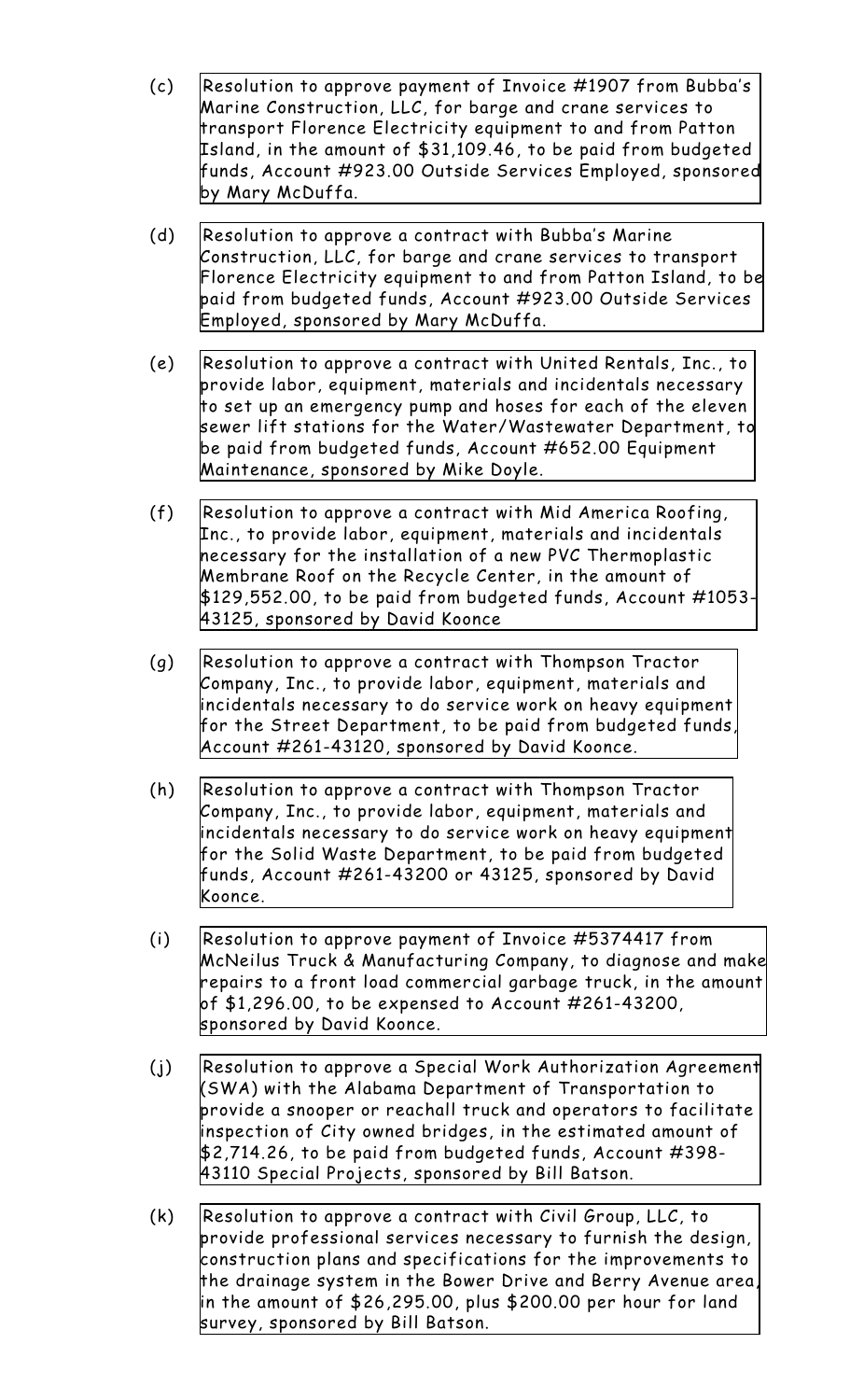- (l) Resolution to approve a contract with Keeling Company, Inc., to provide labor, equipment, materials, and incidentals necessary to install a remote control system for the field irrigation system, in an amount not to exceed \$9,981.90, to be paid from budgeted funds, Account [#1147-44725,](http://www.shoalsweb.com/agenda/02152211l.pdf) sponsored by Bill Jordan.
- (m) Resolution to approve a contract with Summertown Metals, LLC, to provide labor, equipment, materials and incidentals necessary to install a pole barn on the lot below the Florence Police Department Annex Building, in an amount not to exceed \$22,652.31, to be paid with funding from the Lauderdale County Drug Task Force Fund, Account [#1147-42199,](http://www.shoalsweb.com/agenda/02152211m.pdf) sponsored by Ron Tyler.
- (n) Resolution to approve a contract with Lambert Ezell Durham [Architecture,](http://www.shoalsweb.com/agenda/02152211n.pdf) LLC, to provide architectural services for the new parking deck to be constructed at the corner of Tombigbee and Pine Streets, sponsored by Bill Musgrove.
- (o) Resolution to approve a contract with LBYD Engineers to provide [professional](http://www.shoalsweb.com/agenda/02152211o.pdf) engineering services regarding the new parking deck to be constructed at the corner of Tombigbee and Pine Streets, sponsored by Bill Musgrove.
- (p) Resolution to approve the First Amendment to Real Estate Contract with Freedom Property & [Investments,](http://www.shoalsweb.com/agenda/02152211p.pdf) LLC, to extend the Buyer's due diligence period through March 31, 2022, sponsored by Bill Musgrove.
- (q) Resolution to appoint Joy Baker to the [Beautification](http://www.shoalsweb.com/agenda/02152211q.pdf) Board.
- (r) Resolution to advance and reimburse travel expenses to City [employees,](http://www.shoalsweb.com/agenda/02152211r.pdf) sponsored by Mayor Betterton.
- 12. Regular Agenda:
- 13. General Business:
	- (a) Resolution Alcohol Beverage License Application for the operation of an Automobile Self-Service Station & Conveniences Foods with [Off-Premises](http://www.shoalsweb.com/agenda/02152213a.pdf) Beer & Wine by SHREE NILKANTH INC d/b/a HARI FOOD MART, located at 825 COX CREEK PARKWAY, FLORENCE, AL 35630, sponsored by Robert M. Leyde.

| <b>BOARDS</b><br>(b)             |                                                          | APPOINTED                        | <b>EXPIRES</b>                   |
|----------------------------------|----------------------------------------------------------|----------------------------------|----------------------------------|
| Agri-Business Center             | Ken Irby<br>Barrett Brewer                               | 12/19/17<br>07/16/19             | 11/15/20<br>11/15/21             |
| Beautification                   | Vacancy<br>Scott Townsend<br>Maple Garner<br>Jay Harding | 12/07/10<br>01/17/17<br>03/05/19 | 11/01/21<br>11/01/21<br>11/01/21 |
| Library Board                    | Dion Johnson                                             | 06/29/17                         | 12/01/21                         |
| Library Board (Regional) Vacancy | Andrea Hunt                                              | 05/15/18                         | 01/28/21                         |
| Tree Commission                  | Vacancy<br>Nancy Muse<br>Kevin Jangaard                  | 05/01/07<br>09/16/08             | 11/03/21<br>11/03/21             |